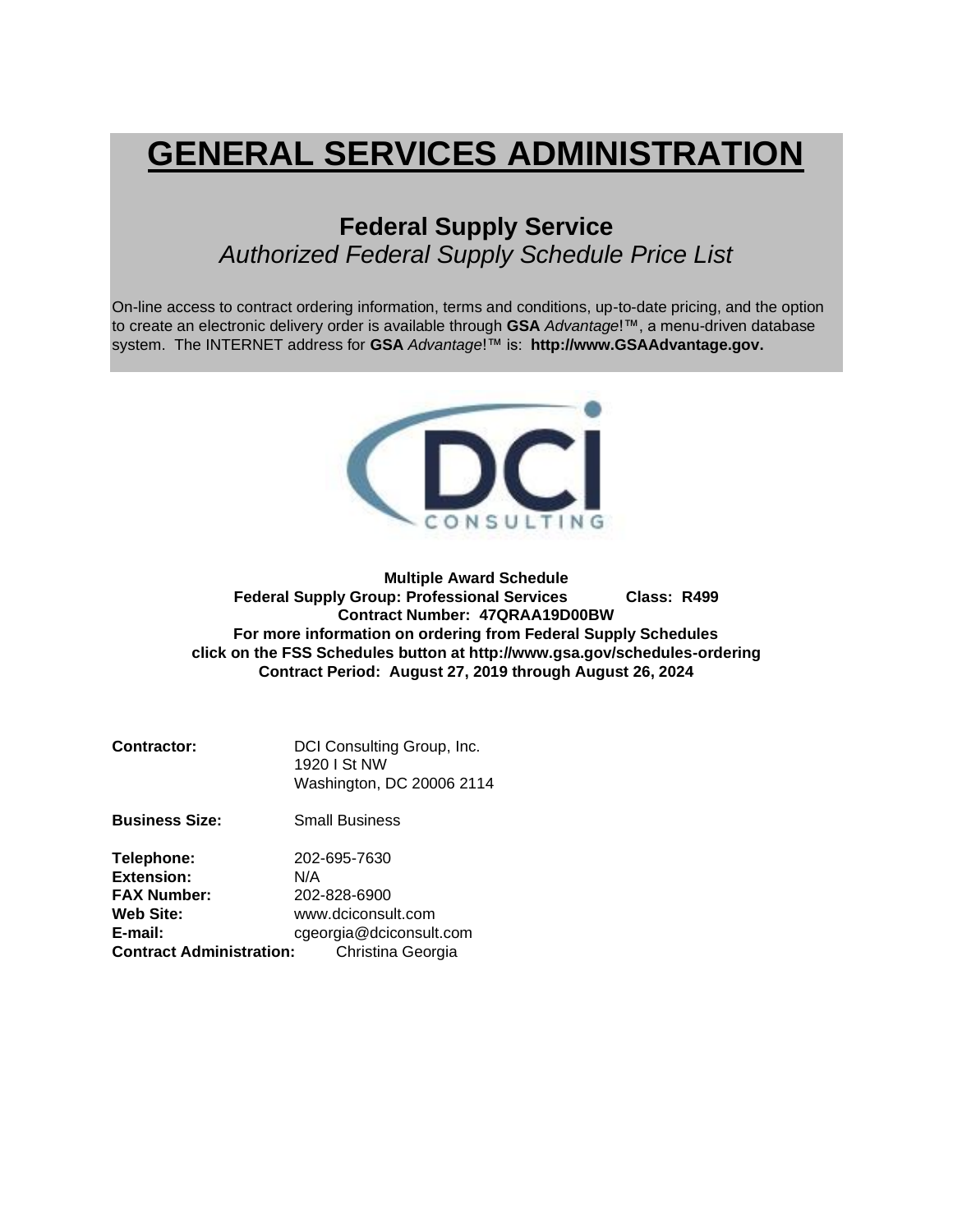# **CUSTOMER INFORMATION:**

| ıa.        | Table of Awarded Special Rent Number(S) with appropriate cross-reference to page numbers. |                                                             |  |  |  |  |
|------------|-------------------------------------------------------------------------------------------|-------------------------------------------------------------|--|--|--|--|
| <b>SIN</b> | Recovery                                                                                  | <b>SIN Description</b>                                      |  |  |  |  |
| 541611     | 541611RC                                                                                  | Management and Financial Consulting, Acquisition and Grants |  |  |  |  |
|            |                                                                                           | Management Support, and Business Program and Project        |  |  |  |  |
|            |                                                                                           | <b>Management Services</b>                                  |  |  |  |  |
| 541611W    | 541611WRC                                                                                 | Workforce Analytics and Employee Records                    |  |  |  |  |
| 541612EPM  | 541612EPMRC                                                                               | <b>Employee Performance Management</b>                      |  |  |  |  |
| 541612HC   | 541612HCRC                                                                                | Agency Human Capital Strategy, Policy and Operations        |  |  |  |  |
| 56131      | 56131RC                                                                                   | <b>Talent Acquisition</b>                                   |  |  |  |  |
| 561EEO     | 561EEORC                                                                                  | <b>EEO Services</b>                                         |  |  |  |  |
| 611430     | 611430RC                                                                                  | Professional and Management Development Training            |  |  |  |  |
| 611512     | 611512RC                                                                                  | <b>Flight Training</b>                                      |  |  |  |  |
| <b>OLM</b> | <b>OLMRC</b>                                                                              | <b>Order Level Materials</b>                                |  |  |  |  |

#### **1a. Table of Awarded Special Item Number(s) with appropriate cross-reference to page numbers:**

- **1b. Identification of the lowest priced model number and lowest unit price for that model for each special item number awarded in the contract. This price is the Government price based on a unit of one, exclusive of any quantity/dollar volume, prompt payment, or any other concession affecting price. Those contracts that have unit prices based on the geographic location of the customer, should show the range of the lowest price, and cite the areas to which the prices apply.**
- **1c. If the Contractor is proposing hourly rates a description of all corresponding commercial job titles, experience, functional responsibility and education for those types of employees or subcontractors who will perform services shall be provided. If hourly rates are not applicable, indicate "Not applicable" for this item. See below.**
- **2. Maximum Order:** SINs 541611, 541611W, 541612EPM, 541612HC, 56131, 561EEO, 611430, 611512: \$1,000,000.00 SIN OLM: 250,000
- **3. Minimum Order:** \$100.00
- **4. Geographic Coverage (delivery Area):** Domestic Only
- **5. Point(s) of production (city, county, and state or foreign country):** Same as company address
- **6. Discount from list prices or statement of net price:** Government net prices (discounts already deducted).
- **7. Quantity discounts:** Yes

| Гier | <b>Threshold Amount</b>                              | <b>Additional Discount</b> |
|------|------------------------------------------------------|----------------------------|
|      | Task orders over \$50,000.00                         | $1\%$                      |
|      | Task orders between \$100,000.00<br>and \$250,000.00 | 2%                         |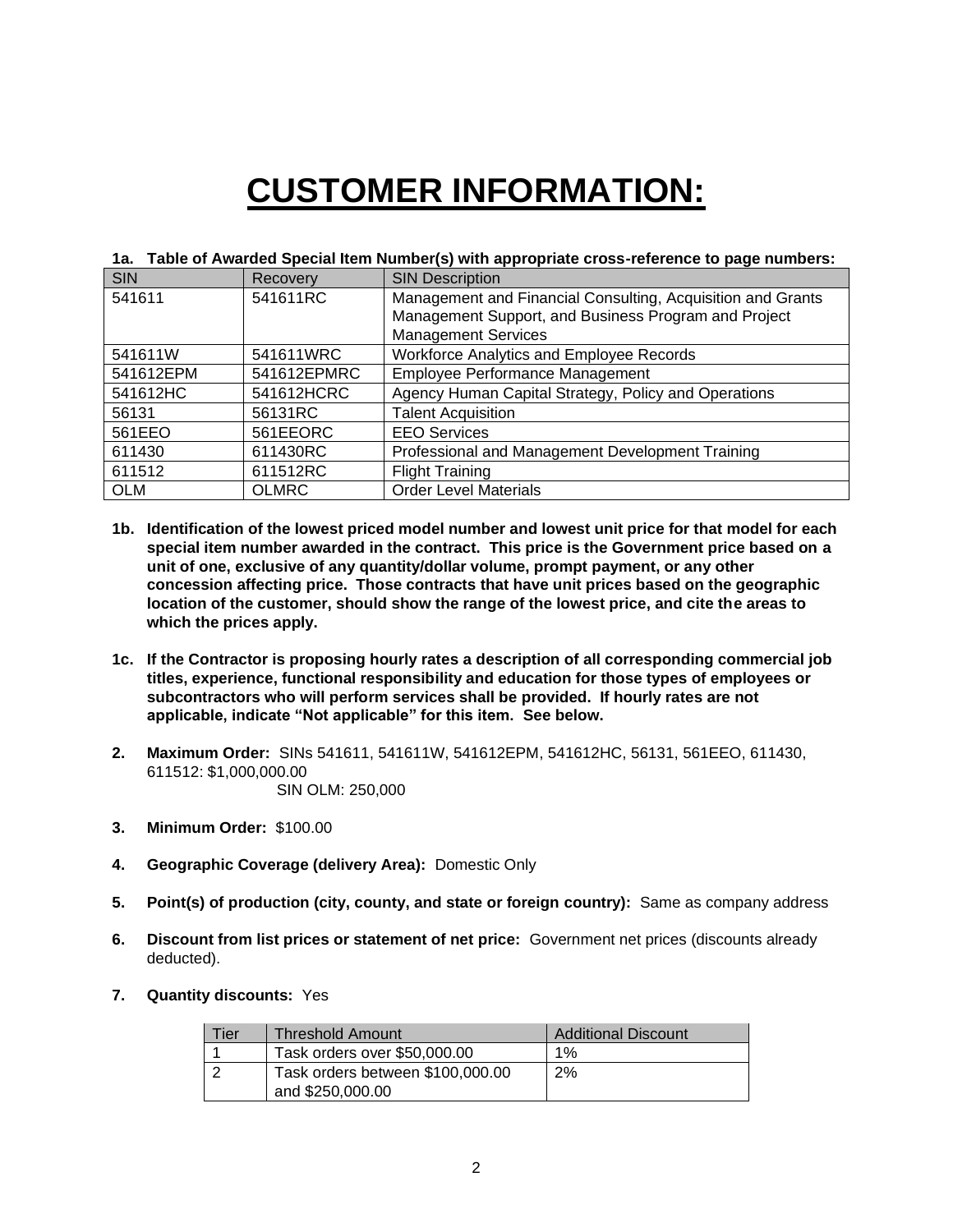| Task orders over \$250,000.00 | 3% |
|-------------------------------|----|
|-------------------------------|----|

**8. Prompt payment terms:** Net 30 days

Information for Ordering Offices: Prompt payment terms cannot be negotiated out of the contractual agreement in exchange for other concessions."

- **9a. Notification that Government purchase cards are accepted up to the micro-purchase threshold:** Yes
- **9b. Notification whether Government purchase cards are accepted or not accepted above the micro-purchase threshold:** Yes
- **10. Foreign items (list items by country of origin):** None
- **11a. Time of Delivery (Contractor insert number of days):** Specified on the Task Order
- **11b. Expedited Delivery. The Contractor will insert the sentence "Items available for expedited delivery are noted in this price list." under this heading. The Contractor may use a symbol of its choosing to highlight items in its price list that have expedited delivery:** Contact Contractor
- **11c. Overnight and 2-day delivery. The Contractor will indicate whether overnight and 2-day delivery are available. Also, the Contractor will indicate that the schedule customer may contact the Contractor for rates for overnight and 2-day delivery:** Contact Contractor
- **11d. Urgent Requirements. The Contractor will note in its price list the "Urgent Requirements" clause of its contract and advise agencies that they can also contact the Contractor's representative to effect a faster delivery:** Contact Contractor
- **12. F.O.B Points(s):** Destination
- **13a. Ordering Address(es):** Same as Contractor

**13b. Ordering procedures:** For supplies and services, the ordering procedures, information on Blanket Purchase Agreements (BPA's) are found in Federal Acquisition Regulation (FAR) 8.405-3.

- **14. Payment address(es):** Same as company address
- **15. Warranty provision.:** Contractor's standard commercial warranty.
- **16. Export Packing Charges (if applicable):** N/A
- **17. Terms and conditions of Government purchase card acceptance (any thresholds above the micro-purchase level):** Contact Contractor
- **18. Terms and conditions of rental, maintenance, and repair (if applicable):** N/A
- **19. Terms and conditions of installation (if applicable):** N/A
- **20. Terms and conditions of repair parts indicating date of parts price lists and any discounts from list prices (if applicable):** N/A

**20a. Terms and conditions for any other services (if applicable):** N/A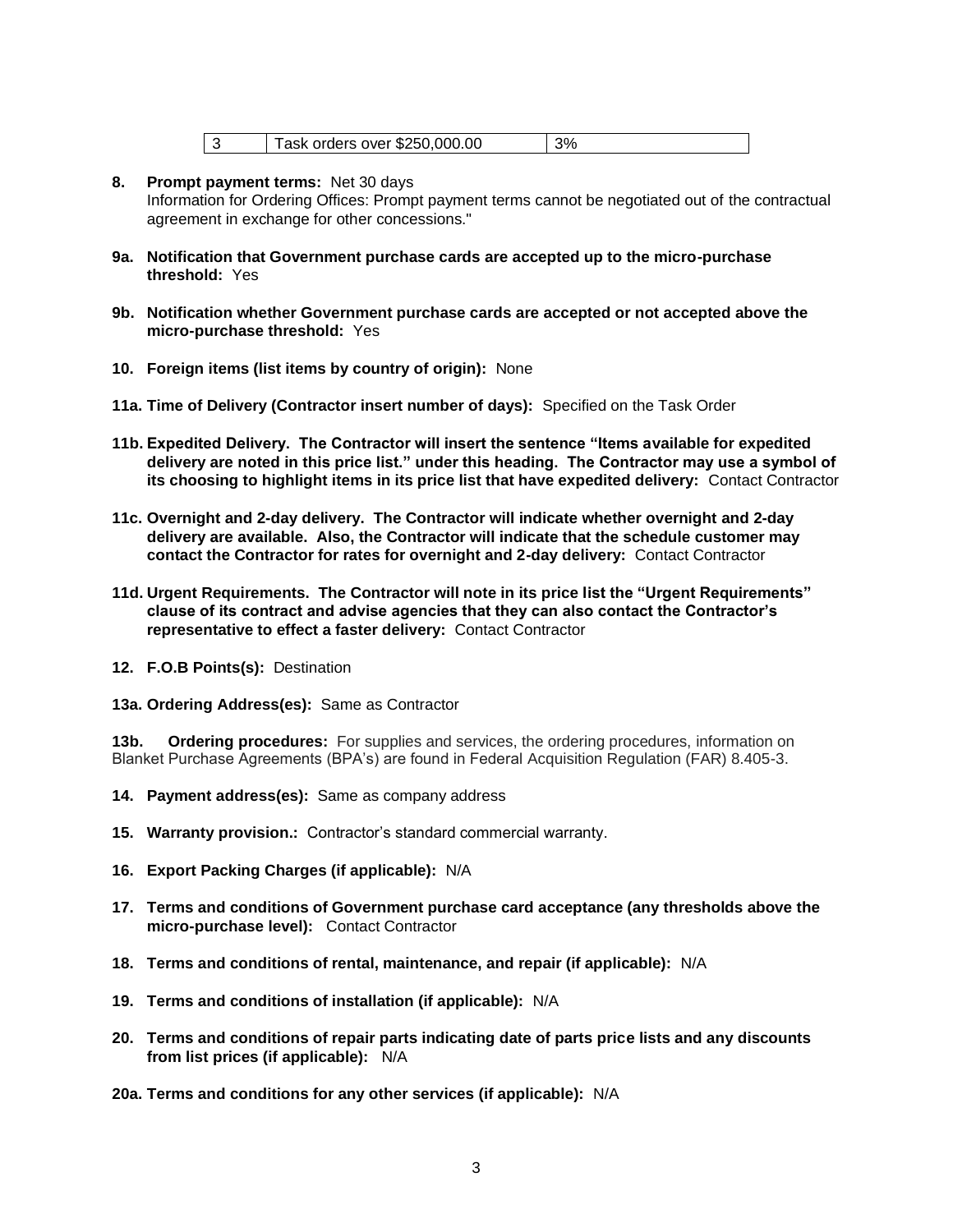- **21. List of service and distribution points (if applicable):** N/A
- **22. List of participating dealers (if applicable):** N/A
- **23. Preventive maintenance (if applicable):** N/A
- **24a. Special attributes such as environmental attributes (e.g., recycled content, energy efficiency, and/or reduced pollutants).**
- **24b. If applicable, indicate that Section 508 compliance information is available on Electronic and Information Technology (EIT) supplies and services and show where full details can be found (e.g. contactor's website or other location.) The EIT standards can be found at:**  www.Section508.gov/.
- **25. Data Universal Numbering System (DUNS) number:** 119370604
- **26. Notification regarding registration in System for Award management (SAM) database:**  Registered

#### **27. Final Pricing:**

The rates shown below include the Industrial Funding Fee (IFF) of 0.75%.

| <b>SIN</b>         | <b>Awarded Labor Category</b> | Site | Year 1   | Year 2   | Year 3   | Year 4   | Year 5   |
|--------------------|-------------------------------|------|----------|----------|----------|----------|----------|
| 541611,            | Data Consultant               | Both | \$199.50 | \$203.89 | \$208.37 | \$212.95 | \$217.64 |
| 541611W,           |                               |      |          |          |          |          |          |
| 541612EPM,         |                               |      |          |          |          |          |          |
| 541612HC,          |                               |      |          |          |          |          |          |
| 56131,             |                               |      |          |          |          |          |          |
| 561EEO,            |                               |      |          |          |          |          |          |
| 611430,            |                               |      |          |          |          |          |          |
| 611512             |                               |      |          |          |          |          |          |
| 541611,            | Analyst                       | Both | \$224.43 | \$229.37 | \$234.42 | \$239.57 | \$244.84 |
| 541611W,           |                               |      |          |          |          |          |          |
| 541612EPM,         |                               |      |          |          |          |          |          |
| 541612HC,          |                               |      |          |          |          |          |          |
| 56131.             |                               |      |          |          |          |          |          |
| 561EEO,            |                               |      |          |          |          |          |          |
| 611430,            |                               |      |          |          |          |          |          |
| 611512             |                               |      |          |          |          |          |          |
| 541611,            | <b>Associate Consultant</b>   | Both | \$249.37 | \$254.86 | \$260.46 | \$266.19 | \$272.05 |
| 541611W,           |                               |      |          |          |          |          |          |
| 541612EPM,         |                               |      |          |          |          |          |          |
| 541612HC,          |                               |      |          |          |          |          |          |
| 56131,             |                               |      |          |          |          |          |          |
| 561EEO,<br>611430, |                               |      |          |          |          |          |          |
| 611512             |                               |      |          |          |          |          |          |
| 541611,            | Consultant                    | Both | \$274.31 | \$280.34 | \$286.51 | \$292.81 | \$299.25 |
| 541611W,           |                               |      |          |          |          |          |          |
| 541612EPM,         |                               |      |          |          |          |          |          |
| 541612HC,          |                               |      |          |          |          |          |          |
| 56131,             |                               |      |          |          |          |          |          |
| 561EEO,            |                               |      |          |          |          |          |          |
| 611430,            |                               |      |          |          |          |          |          |
| 611512             |                               |      |          |          |          |          |          |
| 541611,            | Senior Consultant             | Both | \$324.18 | \$331.31 | \$338.60 | \$346.05 | \$353.66 |
| 541611W,           |                               |      |          |          |          |          |          |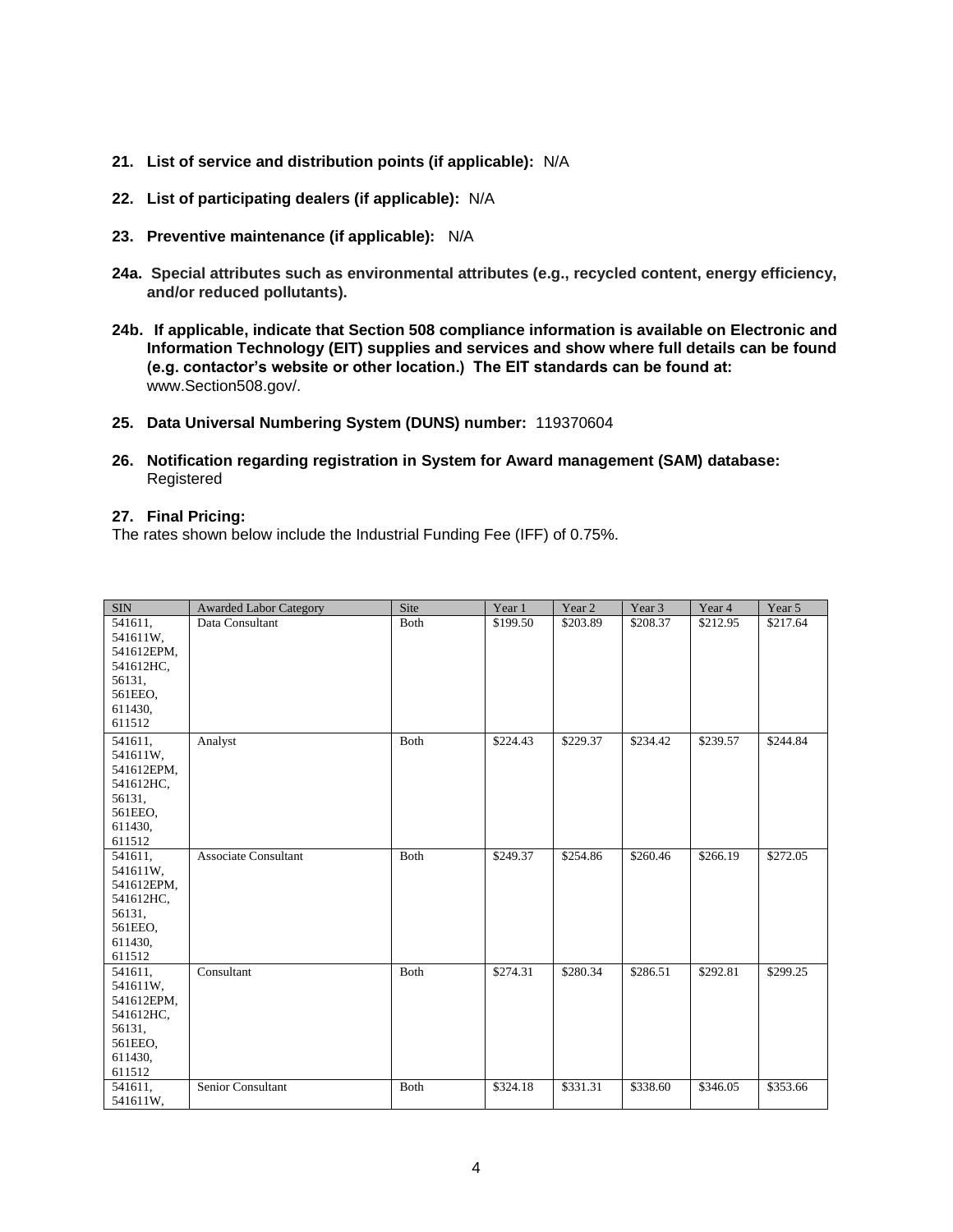| 541612EPM, |                                |      |          |          |          |          |          |
|------------|--------------------------------|------|----------|----------|----------|----------|----------|
| 541612HC,  |                                |      |          |          |          |          |          |
| 56131,     |                                |      |          |          |          |          |          |
| 561EEO,    |                                |      |          |          |          |          |          |
| 611430,    |                                |      |          |          |          |          |          |
| 611512     |                                |      |          |          |          |          |          |
| 541611,    | Associate Principal Consultant | Both | \$374.06 | \$382.28 | \$390.69 | \$399.29 | \$408.07 |
| 541611W,   |                                |      |          |          |          |          |          |
| 541612EPM, |                                |      |          |          |          |          |          |
| 541612HC,  |                                |      |          |          |          |          |          |
| 56131,     |                                |      |          |          |          |          |          |
| 561EEO,    |                                |      |          |          |          |          |          |
| 611430,    |                                |      |          |          |          |          |          |
| 611512     |                                |      |          |          |          |          |          |
| 541611,    | Principal Consultant           | Both | \$423.93 | \$433.26 | \$442.79 | \$452.53 | \$462.48 |
| 541611W,   |                                |      |          |          |          |          |          |
| 541612EPM, |                                |      |          |          |          |          |          |
| 541612HC,  |                                |      |          |          |          |          |          |
| 56131,     |                                |      |          |          |          |          |          |
| 561EEO,    |                                |      |          |          |          |          |          |
| 611430,    |                                |      |          |          |          |          |          |
| 611512     |                                |      |          |          |          |          |          |
| 541611,    | Director                       | Both | \$448.87 | \$458.74 | \$468.83 | \$479.15 | \$489.69 |
| 541611W,   |                                |      |          |          |          |          |          |
| 541612EPM, |                                |      |          |          |          |          |          |
| 541612HC,  |                                |      |          |          |          |          |          |
| 56131,     |                                |      |          |          |          |          |          |
| 561EEO,    |                                |      |          |          |          |          |          |
| 611430,    |                                |      |          |          |          |          |          |
| 611512     |                                |      |          |          |          |          |          |

**Service Contract Labor Standards:** The Service Contract Labor Standards (SCLS), formerly known as the Service Contract Act (SCA), is applicable to this contract as it applies to the entire Multiple Award Schedule (MAS) and all services provided. While no specific labor categories have been identified as being subject to SCLS/SCA due to exemptions for professional employees (FAR 22.1101, 22.1102 and 29 CRF 541.300), this contract still maintains the provisions and protections for SCLS/SCA eligible labor categories. If and / or when the contractor adds SCLS/SCA labor categories to the contract through the modification process, the contractor must inform the Contracting Officer and establish a SCLS/SCA matrix identifying the GSA labor category titles, the occupational code, SCLS/SCA labor category titles and the applicable WD number. Failure to do so may result in cancellation of the contract.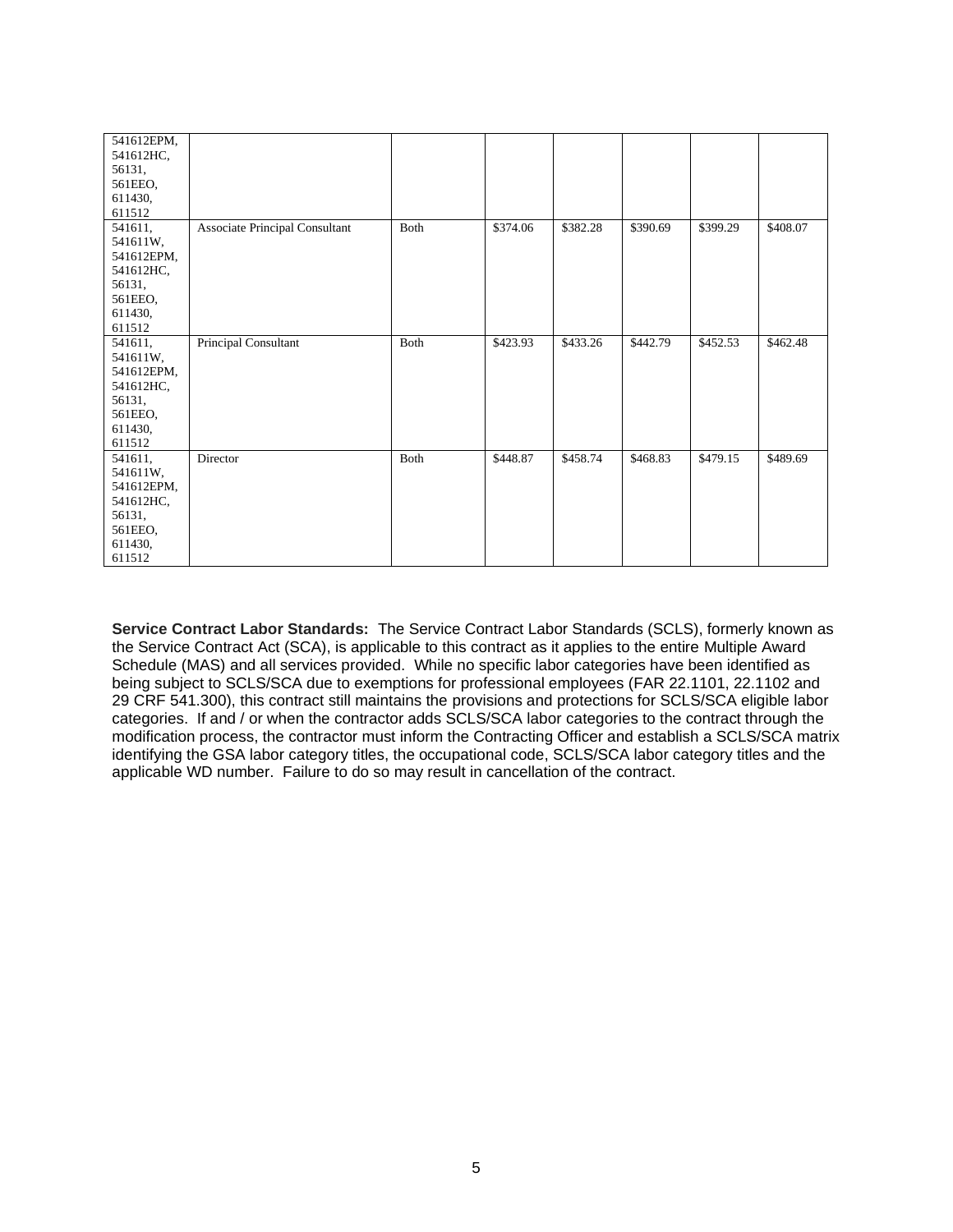| Labor<br>Category                | <b>Functional Responsibilities</b>                                                                                                                                                                                                                                                                                                                                                                                                                                                                                                                                                                                                                                                                                                                                                                                                                                                                                                                                                                                                                                                                                                                                                                                                                                                                                                                                                                                                                                                                                                                                                                                                                                                              | <b>Minimum</b><br><b>Education</b> | <b>Minimum</b><br><b>Experience</b><br>(Years) |
|----------------------------------|-------------------------------------------------------------------------------------------------------------------------------------------------------------------------------------------------------------------------------------------------------------------------------------------------------------------------------------------------------------------------------------------------------------------------------------------------------------------------------------------------------------------------------------------------------------------------------------------------------------------------------------------------------------------------------------------------------------------------------------------------------------------------------------------------------------------------------------------------------------------------------------------------------------------------------------------------------------------------------------------------------------------------------------------------------------------------------------------------------------------------------------------------------------------------------------------------------------------------------------------------------------------------------------------------------------------------------------------------------------------------------------------------------------------------------------------------------------------------------------------------------------------------------------------------------------------------------------------------------------------------------------------------------------------------------------------------|------------------------------------|------------------------------------------------|
| <b>Data</b><br><b>Consultant</b> | Codes information (e.g., applications, resumes or steps) into a database by taking raw fields and<br>recoding into step values, transforming for regression; Leverages applications (e.g., Tableau, R) to<br>take client data and create custom summary charts, graphs, and other visuals that describe and<br>interpret analysis findings; Bridges gap between client, consultant, and data analyst through<br>summarizing data into easily understood charts and business intelligence (BI) elements using<br>available tools (e.g., R/ Shiny/Tableau); Checks source data to verify completeness and accuracy of<br>reports in comparison to underlying data; Organizes paperwork for distribution to client; Provides<br>audit support including special coding and customization; Maintains client portal folder structure;<br>Compiles statistics from source materials, such as Special EEO file, EEO-1 reports and industry data;<br>Runs data through EEO software and delivers plans; Researches information necessary for project<br>completion (e.g., research job title in a specific industry); Works with large unwieldy data sets;<br>Meets with consultant throughout process to discuss plan, discuss issues, and review results; QC<br>results; Identifies and creates efficiencies and/or improvements to the workflow to support<br>consultants' work; Documents technical processes so they may be understood by a nontechnical<br>audience, including making lists of things to troubleshoot, iterations, resolved and unresolved<br>issues, etc.; Interacts with client to clean data; Prepares data questions for clients; Implements<br>responses for client requests | <b>Bachelors</b>                   | $\boldsymbol{0}$                               |
| <b>Analyst</b>                   | Supports Associate Consultants, Consultants, Senior Consultants, Associate Principal Consultants,<br>and Principal Consultants by preparing databases for analysis, identifying and resolving data<br>discrepancies, and verifying the accuracy of databases; Supports Associate Consultants, Consultants,<br>Senior Consultants, Associate Principal Consultants, and Principal Consultants in client interactions;<br>Demonstrates proficiency in Microsoft Excel; Works on multiple projects and project deadlines<br>simultaneously as directed by senior staff; Develops and maintains current knowledge of relevant<br>statutes, regulations, court cases, etc. by reading and participating in professional development;<br>Develops and maintains current knowledge regarding personnel selection (e.g., job analysis,<br>validation strategies, data analysis) through regular review of literature; Develops and maintains<br>knowledge and skill of specialized software to conduct basic affirmative action analysis, conducts<br>compensation analyses and to create automated EEO and OFCCP reports with guidance from senior<br>staff; Develops and maintains current knowledge of DCI client interaction style by observing actions<br>of Senior and Principal consultants and by seeking feedback.                                                                                                                                                                                                                                                                                                                                                                             | <b>Masters</b>                     | $\mathbf 0$                                    |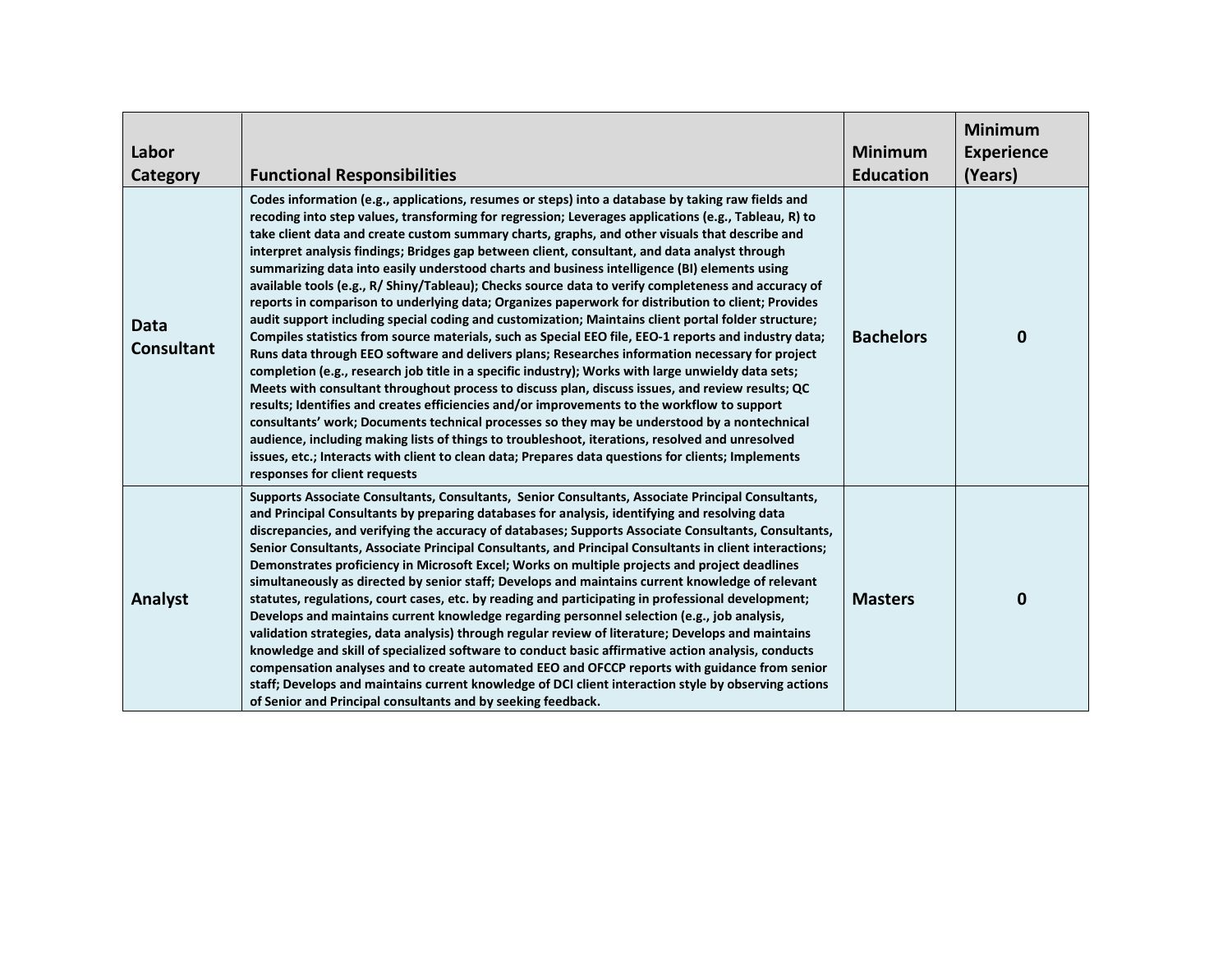| <b>Associate</b><br><b>Consultant</b> | Supports Consultants, Senior Consultants, Associate Principal Consultants, and Principal Consultants<br>by preparing databases for analysis, identifying and resolving data discrepancies, and verifying the<br>accuracy of databases; Explains data analysis results to a non-technical audience; Uses specialized<br>software to conduct basic affirmative action analysis and to create automated EEO and OFCCP<br>reports; Conducts compensation analysis; Works on multiple projects and project deadlines<br>simultaneously as directed by senior staff; Develops and maintains current knowledge of relevant<br>statutes, regulations, court cases, etc. by reading and participating in professional development;<br>Develops and maintains current knowledge of DCI client interaction style by observing actions of<br>Senior and Principal consultants and by seeking feedback; Maintains contact with assigned clients<br>and responds to basic client questions.                                                                                                                                                                                                                                                                                                                                                                                                                                                                                                                                                                                                                                                                                                                                                                                                                                                                                | <b>Masters</b> | 1            |
|---------------------------------------|--------------------------------------------------------------------------------------------------------------------------------------------------------------------------------------------------------------------------------------------------------------------------------------------------------------------------------------------------------------------------------------------------------------------------------------------------------------------------------------------------------------------------------------------------------------------------------------------------------------------------------------------------------------------------------------------------------------------------------------------------------------------------------------------------------------------------------------------------------------------------------------------------------------------------------------------------------------------------------------------------------------------------------------------------------------------------------------------------------------------------------------------------------------------------------------------------------------------------------------------------------------------------------------------------------------------------------------------------------------------------------------------------------------------------------------------------------------------------------------------------------------------------------------------------------------------------------------------------------------------------------------------------------------------------------------------------------------------------------------------------------------------------------------------------------------------------------------------------------------|----------------|--------------|
| <b>Consultant</b>                     | Provides reports and guidance to clients with respect to affirmative action planning; Prepares<br>databases for analysis, identifies and resolves data discrepancies, and verifies the accuracy of<br>databases. Uses specialized software to conduct affirmative action analysis and create EEO and<br>OFCCP reports; conducts compensation analysis. Communicates with clients about project timelines<br>and data requirements with guidance from Senior Consultant. Works on multiple projects and<br>project deadlines simultaneously as directed by Senior Consultant. Independently maintains<br>business and interactions with clients. Maintains current knowledge of relevant statutes,<br>regulations, court cases, etc. by reading and participating in professional development; May co-<br>present training or informational sessions on employment discrimination regulations and EEO and<br>OFCCP reporting requirements. Contributes to technical DCI publications such as the OFCCP<br>Blogspot, various white papers or journal articles.                                                                                                                                                                                                                                                                                                                                                                                                                                                                                                                                                                                                                                                                                                                                                                                                 | <b>Masters</b> | $\mathbf{2}$ |
| <b>Senior</b><br><b>Consultant</b>    | Provides guidance and litigation support to clients regarding affirmative action planning and<br>employment discrimination; Prepares databases for analysis, identifies and resolves data<br>discrepancies, and verifies the accuracy of databases. Uses specialized software to conduct<br>affirmative action, adverse impact and compensation analysis; May also use advanced statistical<br>analysis as needed; Interprets results of these analyses and prepares affirmative action plans, EEO<br>and OFCCP reports; Advises clients on employment discrimination statues and regulations and EEO<br>and OFCCP reporting guidelines; Communicates with clients regularly about project goals, timelines,<br>and deliverables; Begins to cross-sell DCI services to current clients; Works on multiple projects and<br>project deadlines simultaneously; Maintains current knowledge of relevant statutes, regulations,<br>court cases, etc. by reading and participating in professional development; Conducts<br>training/information sessions on employment discrimination regulations and EEO and OFCCP<br>reporting requirements. Begins to generate new business through such activities as cross-selling.<br>Begins to develop national reputation through authorship on technical publications such as the<br>OFCCP Blogspot, white papers, conference submissions or journal articles. Those who have<br>management as a career goal assume people management responsibilities. Specifically, they<br>manage Consultants, Associate Consultants, and Analysts, and they coach more junior colleagues to<br>help them develop knowledge and skills that will allow them to contribute to different aspects and a<br>wider array of projects. Those more interested in client-focused activities engage in more business<br>development activities | <b>Masters</b> | 5            |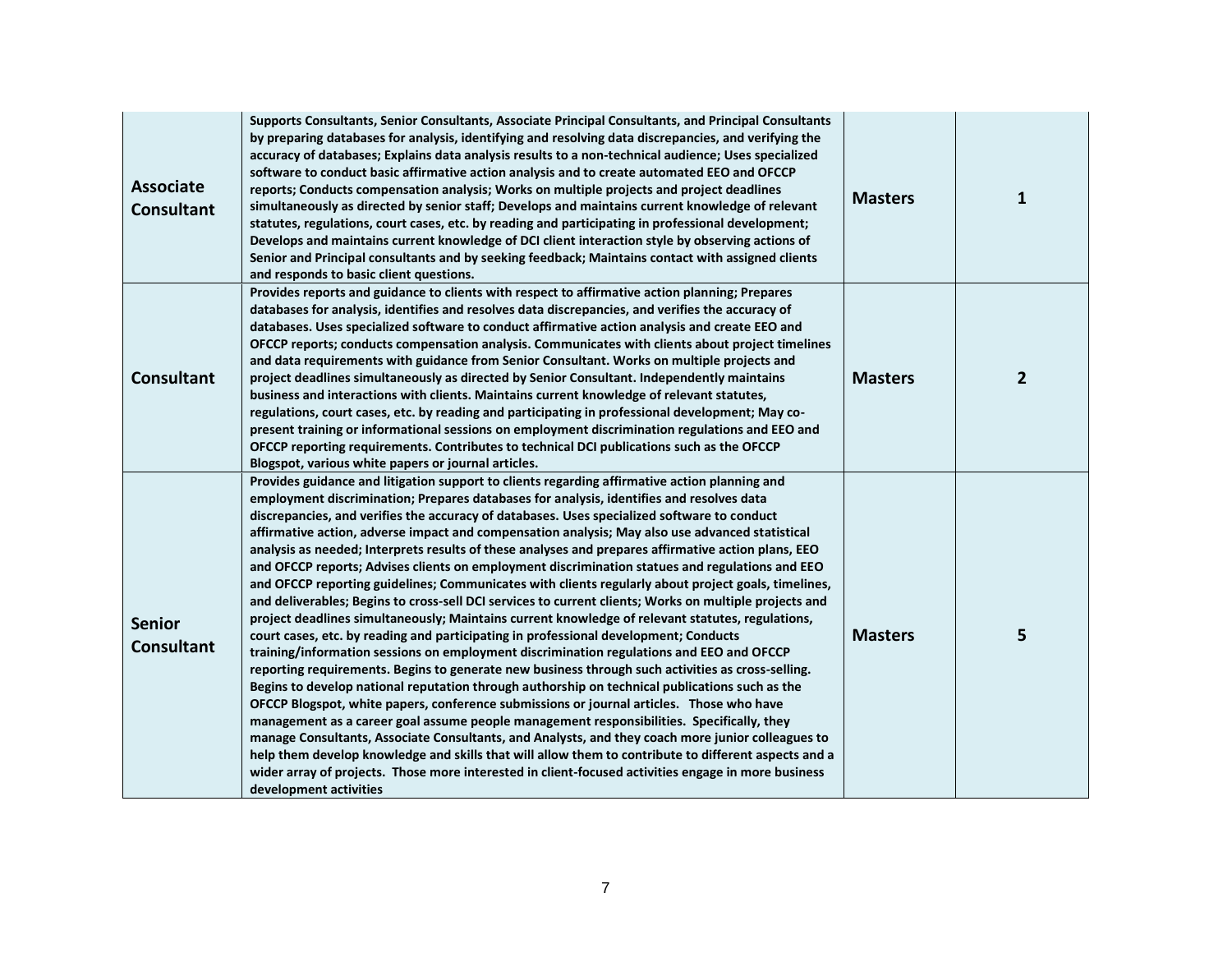| <b>Associate</b><br>Principal<br><b>Consultant</b> | Provides guidance and litigation support to clients regarding employment and compensation<br>discrimination, validation studies, and affirmative action planning; Uses specialized software and<br>advanced statistical analysis to conduct AAP, adverse impact, and compensation analysis; may<br>develop new techniques and protocols as needed to meet project or client needs; Interprets results<br>of analyses and prepares affirmative action plans, EEO and OFCCP reports, and other expert reports;<br>Advises clients on employment discrimination statues/regulations and EEO and OFCCP reporting<br>guidelines; Works with Principal Consultants to develop legal strategy for clients during litigation<br>and communicates with multiple stakeholders, including clients, federal agencies, and lawyers,<br>about all aspects of the project; Manages and begins to develop new business for one of DCI's core<br>areas; Maintains current knowledge of relevant statutes, regulations, court cases, etc. by reading<br>and participating in professional development; Conducts training or information sessions on<br>employment discrimination regulations and EEO and OFFCCP reporting requirements. Takes lead<br>authorship on technical publications such as the OFCCP Blogspot, white papers or journal articles.<br>Begins to develop national reputation as an expert in one of DCIs core areas. Those who have<br>management as a career goal take on more people management responsibilities. Specifically, they<br>manage Senior Consultants, Consultants, Associate Consultants, and Analysts, and they coach more<br>junior colleagues to help them develop knowledge and skills that will allow them to contribute to<br>different aspects and a wider array of projects. Those more interested in client-focused activities<br>engage in more business development activities.                                                                                                                                                                  | <b>Masters</b> | 7  |
|----------------------------------------------------|-------------------------------------------------------------------------------------------------------------------------------------------------------------------------------------------------------------------------------------------------------------------------------------------------------------------------------------------------------------------------------------------------------------------------------------------------------------------------------------------------------------------------------------------------------------------------------------------------------------------------------------------------------------------------------------------------------------------------------------------------------------------------------------------------------------------------------------------------------------------------------------------------------------------------------------------------------------------------------------------------------------------------------------------------------------------------------------------------------------------------------------------------------------------------------------------------------------------------------------------------------------------------------------------------------------------------------------------------------------------------------------------------------------------------------------------------------------------------------------------------------------------------------------------------------------------------------------------------------------------------------------------------------------------------------------------------------------------------------------------------------------------------------------------------------------------------------------------------------------------------------------------------------------------------------------------------------------------------------------------------------------------------------------------------------------------------------|----------------|----|
| <b>Principal</b><br><b>Consultant</b>              | Provides guidance and litigation support to clients regarding employment and compensation<br>discrimination, validation studies, and affirmative action planning; Uses specialized software and<br>advanced statistical analysis to conduct AAP, adverse impact, and compensation analysis; may<br>develop new techniques and protocols as needed to meet project or client needs; Interprets results<br>of analyses and prepares affirmative action plans, EEO and OFCCP reports, and other expert reports;<br>Advises clients on employment discrimination statues/regulations and EEO and OFCCP reporting<br>guidelines; Develops legal strategy for clients during litigation and communicates with multiple<br>stakeholders, including clients, federal agencies, and lawyers, about all aspects of the project;<br>Manages and develops new business for one of DCI's core areas; Works on multiple projects and<br>project deadlines simultaneously; Maintains current knowledge of relevant statutes, regulations,<br>court cases, etc. by reading and participating in professional development; Develops and conducts<br>training or information sessions on employment discrimination regulations and EEO and OFCCP<br>reporting requirements. Takes lead authorship on multiple technical DCI publications such as the<br>OFCCP Blogspot, various white papers or journal articles; presents on technical issues at external, HR<br>risk management conferences; Strengthens national reputation as an expert in one of DCIs core<br>areas. Those who have management as a career goal take on more people management<br>responsibilities. Specifically, they manage Associate Principal Consultants, Senior Consultants,<br>Consultants, Associate Consultants, and Analysts, and they coach more junior colleagues to help<br>them develop knowledge and skills that will allow them to contribute to different aspects and a<br>wider array of projects. Those more interested in client-focused activities engage in more business<br>development activities. | <b>Masters</b> | 10 |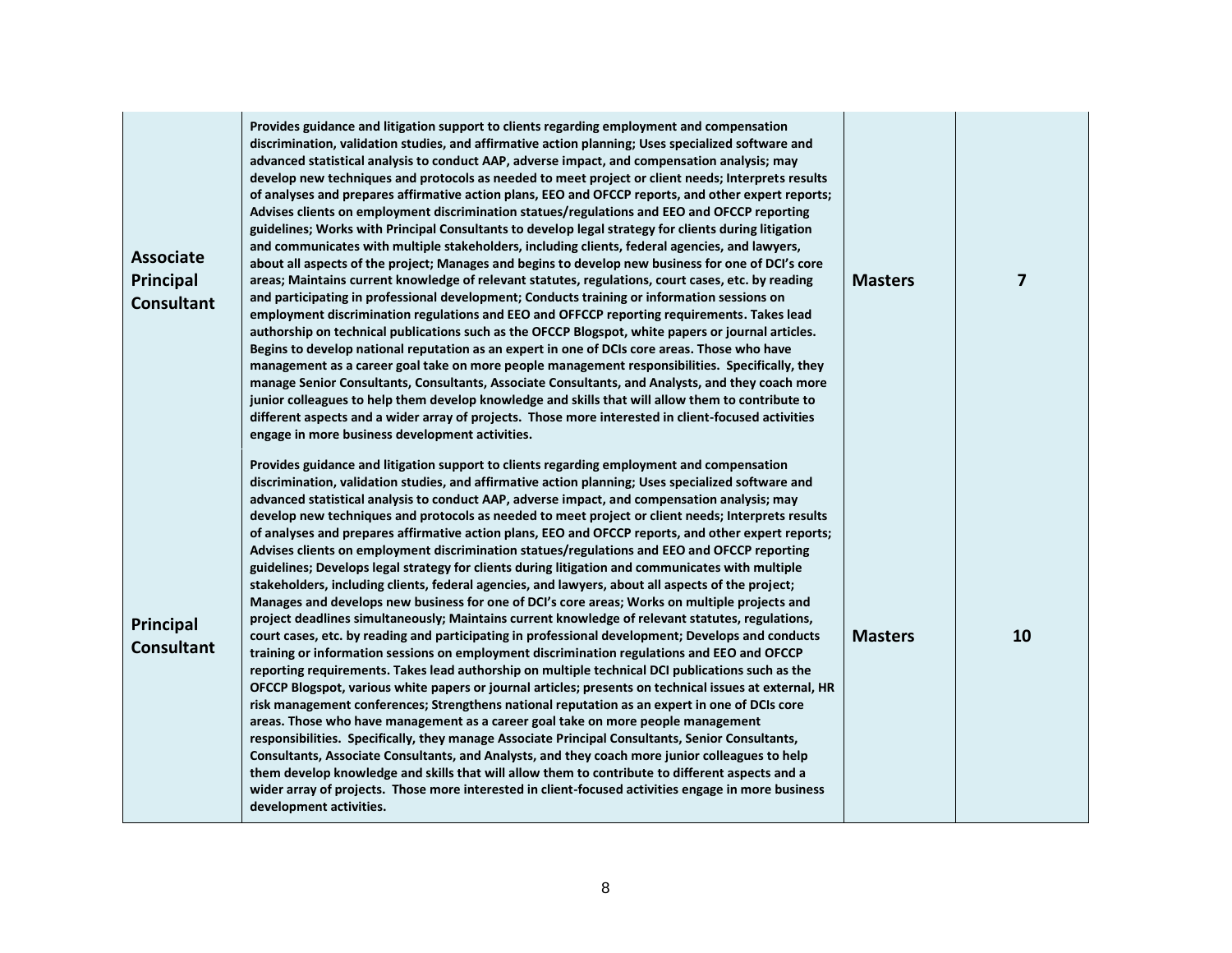| <b>Director</b> | Conducts strategic planning in support of the DCI mission; Assigns projects and structures project<br>teams on AAP, compensation analysis and audit support; Proposes initiatives for work process<br>improvement; Supervises staffing, recruiting and retaining staff for the EEO Compliance division;<br>Reviews monthly project profitability reports and monthly utilization reports, proposes<br>improvement for procedures and processes; Holds regular meetings with team leads and provides<br>feedback; Trains team leads in terms of people management; Monitors career progress of<br>employees in the EEO Compliance division; Manages inter-team and inter-department<br>collaboration; Manages and Develops new business with larger clients; Creates client retention<br>strategies with a goal of securing clients into term agreements of 3 years or longer; Maintains active<br>interactions with clients and prioritizes activities with key clients; Provides high-end consulting and<br>audit/litigation support to larger clients regarding employment and compensation discrimination,<br>and affirmative action planning; Advises clients on employment discrimination statues/regulations<br>and EEO and OFCCP reporting guidelines; Develops legal strategy for clients during audit/litigation<br>and communicates with multiple stakeholders, including clients, federal agencies, and lawyers,<br>about all aspects of the project; Monitors multiple projects and project deadlines simultaneously;<br>Maintains current knowledge of relevant statutes, regulations, court cases, etc. by reading and<br>participating in professional development; Develops and conducts training or information sessions<br>on employment discrimination regulations and EEO and OFCCP reporting requirements. Takes lead<br>authorship and supervise employees at lower positions on multiple technical DCI publications such<br>as the OFCCP Blogspot, various white papers or journal articles; presents on technical issues at<br>external, HR risk management conferences; Strengthens national reputation as an expert in one of<br><b>DCIs core areas.</b> | <b>Masters</b> | 10 |
|-----------------|------------------------------------------------------------------------------------------------------------------------------------------------------------------------------------------------------------------------------------------------------------------------------------------------------------------------------------------------------------------------------------------------------------------------------------------------------------------------------------------------------------------------------------------------------------------------------------------------------------------------------------------------------------------------------------------------------------------------------------------------------------------------------------------------------------------------------------------------------------------------------------------------------------------------------------------------------------------------------------------------------------------------------------------------------------------------------------------------------------------------------------------------------------------------------------------------------------------------------------------------------------------------------------------------------------------------------------------------------------------------------------------------------------------------------------------------------------------------------------------------------------------------------------------------------------------------------------------------------------------------------------------------------------------------------------------------------------------------------------------------------------------------------------------------------------------------------------------------------------------------------------------------------------------------------------------------------------------------------------------------------------------------------------------------------------------------------------------------------------------------------------------------------------------------------------|----------------|----|
|-----------------|------------------------------------------------------------------------------------------------------------------------------------------------------------------------------------------------------------------------------------------------------------------------------------------------------------------------------------------------------------------------------------------------------------------------------------------------------------------------------------------------------------------------------------------------------------------------------------------------------------------------------------------------------------------------------------------------------------------------------------------------------------------------------------------------------------------------------------------------------------------------------------------------------------------------------------------------------------------------------------------------------------------------------------------------------------------------------------------------------------------------------------------------------------------------------------------------------------------------------------------------------------------------------------------------------------------------------------------------------------------------------------------------------------------------------------------------------------------------------------------------------------------------------------------------------------------------------------------------------------------------------------------------------------------------------------------------------------------------------------------------------------------------------------------------------------------------------------------------------------------------------------------------------------------------------------------------------------------------------------------------------------------------------------------------------------------------------------------------------------------------------------------------------------------------------------|----------------|----|

## AFFIRMATIVE ACTION PLAN 101 TRAINING (AAP 101)

One day AAP training that is customized for various internal stakeholder audiences.

DCI consulting staff will provide on-site or webinar based trainings for new hires, or refresher training sessions for recruiters and HR staff members.

Duration 8 hours Administered On-site or Webinar